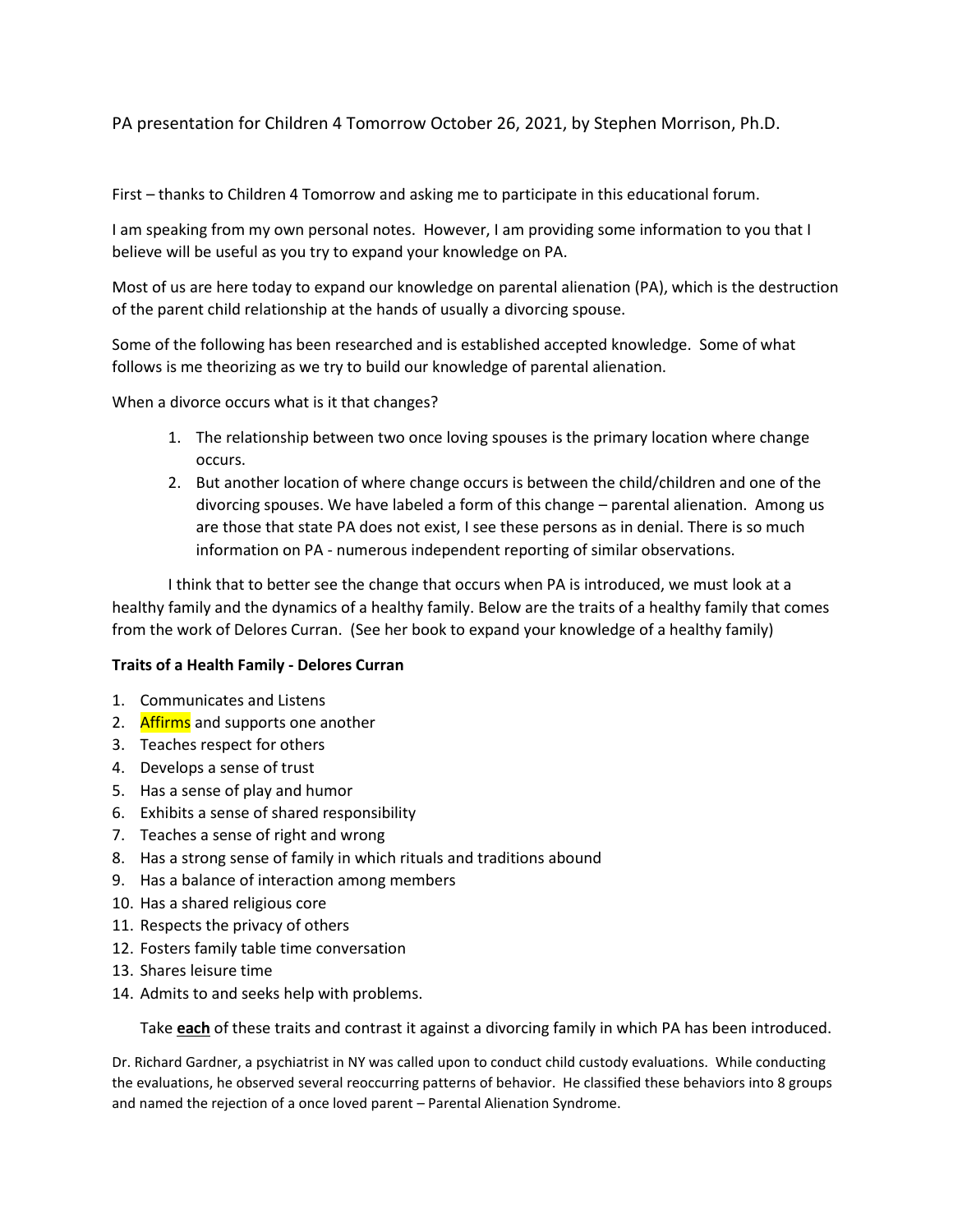There are those that make the claim that his publications on PAS was based on pseudoscience and ask where is the data to support his claims. Those that make this claim do not understand the Grounded Theory method of research and that all of his evaluations were what is called qualitative data. PA has been so observed by so many that it is not a theory – it is a concept.

Below are the 8 behavioral manifestations of PA. They represent the change that occurs in children who are inflicted with PA.

# **Eight Manifestations of Parental Alienation Syndrome (behaviors observed in the children)**

These originated from the work of Dr. Richard Gardner. He has 22 peer reviewed articles and a few books on PA. Read the work of Gardner and these will be explained in more detail. Examples are given to provide clarity.

### *1. A Campaign of Denigration*

Alienated children are consumed with hatred of the targeted parent. They deny any positive past experiences and reject all contact and communication. Parents who were once loved and valued seemingly overnight become hated and feared.

### *2. Weak, Frivolous, and Absurd Rationalizations*

When alienated children are questioned about the reasons for their intense hostility toward the targeted parent, the explanations offered are not of the magnitude that typically would lead a child to reject a parent. These children may complain about the parent's eating habits, food preparation, or appearance. They may also make wild accusations that could not possibly be true.

### *3. Lack of Ambivalence About the Alienating Parent*

Alienated children exhibit a lack of ambivalence about the alienating parent, demonstrating an automatic, reflexive, idealized support. That parent is perceived as perfect, while the other is perceived as wholly flawed. If an alienated child is asked to identify just one negative aspect of the alienating parent, he or she will probably draw a complete blank. This presentation contrasts with the fact that most children have mixed feelings about even the best of parents and can usually talk about each parent as having both good and bad qualities.

### *4. The "Independent Thinker" Phenomenon*

Even though alienated children appear to be unduly influenced by the alienating parent, they will adamantly insist that the decision to reject the targeted parent is theirs alone. They deny that their feelings about the targeted parent are in any way influenced by the alienating parent and often invoke the concept of free will to describe their decision.

### *5. Absence of Guilt About the Treatment of the Targeted Parent*

Alienated children typically appear rude, ungrateful, spiteful, and cold toward the targeted parent, and they appear to be impervious to feelings of guilt about their harsh treatment. Gratitude for gifts, favors, or child support provided by the targeted parent is nonexistent. Children with parental alienation syndrome will try to get whatever they can from that parent, declaring that it is owed to them.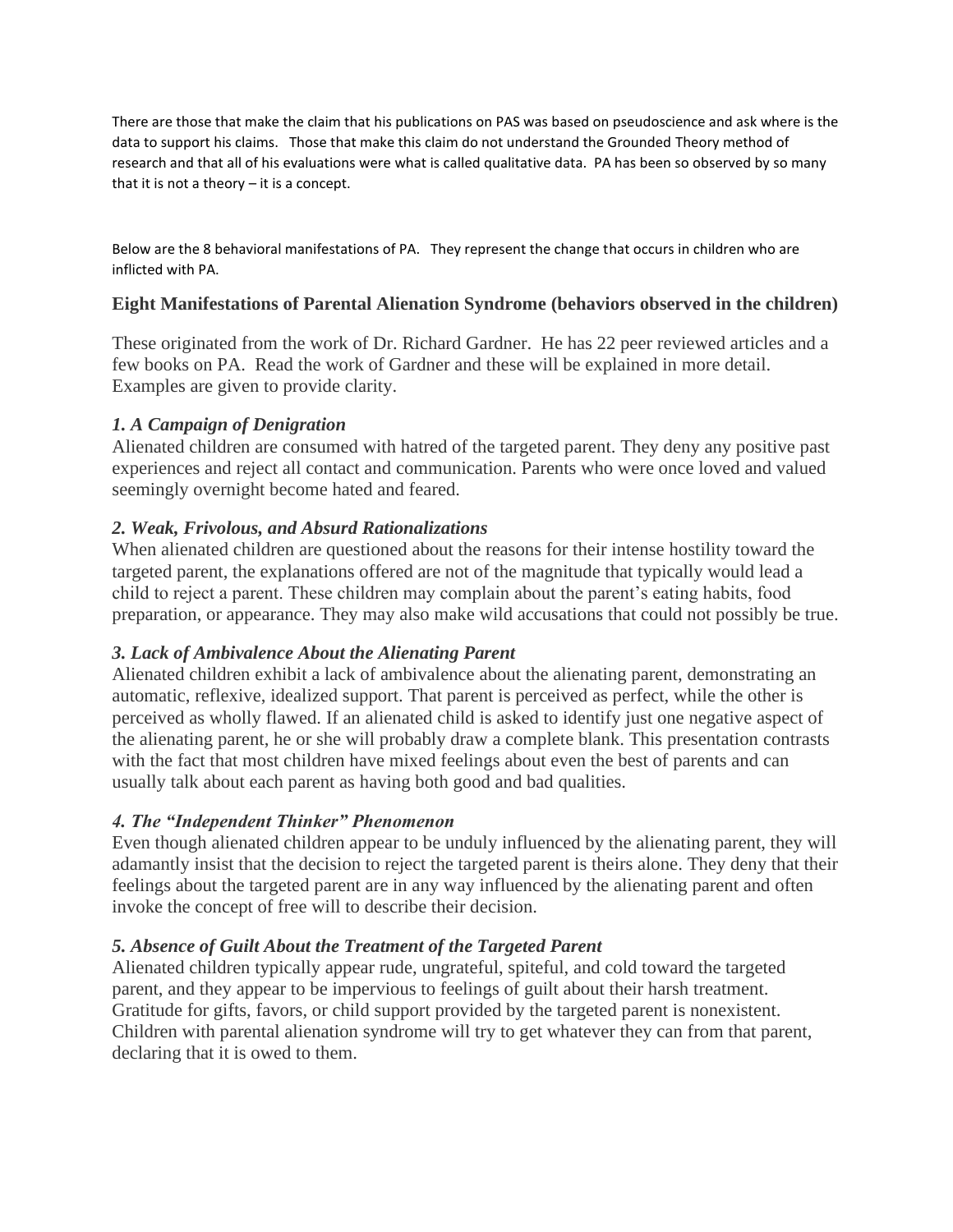# *6. Reflexive Support for the Alienating Parent in Parental Conflict*

Intact families, as well as recently separated and long-divorced couples, will have occasion for disagreement and conflict. In all cases, the alienated child will side with the alienating parent, regardless of how absurd or baseless that parent's position may be. There is no willingness or attempt to be impartial when faced with interparental conflicts. Children with parental alienation syndrome have no interest in hearing the targeted parent's point of view. Nothing the targeted parent could do or say makes any difference to these children.

# *7. Presence of Borrowed Scenarios*

Alienated children often make accusations toward the targeted parent that utilize phrases and ideas adopted from the alienating parent. Indications that a scenario is borrowed include the use of words or ideas that the child does not appear to understand, speaking in a scripted or robotic fashion, as well as making accusations that cannot be supported with detail.

# *8. Rejection of Extended Family*

Finally, the hatred of the targeted parent spreads to his or her extended family. Not only is the targeted parent denigrated, despised, and avoided but so are his or her extended family. Formerly beloved grandparents, aunts, uncles, and cousins are suddenly and completely avoided and rejected.

What are the behaviors that cause PA. Amy Baker made a list of the behaviors. See her work for examples of the strategies, which are listed below. Examples can also be found in the work of many others.

These are the behaviors of the alienating parent.

**Strategy 1:** Badmouthing

**Strategy 2:** Limiting Contact

- **Strategy 3:** Interfering with Communication
- **Strategy 4:** Interfering with Symbolic Communication

**Strategy 5:** Withdrawal of Love

- **Strategy 6:** Telling Child Targeted Parent Does Not Love Him or Her
- **Strategy 7:** Forcing Child to Choose
- **Strategy 8:** Creating the Impression that the Targeted Parent is Dangerous
- **Strategy 9:** Confiding in Child
- **Strategy 10:** Forcing Child to Reject Targeted Parent
- **Strategy 11:** Asking Child to Spy on Targeted Parent

**Strategy 12:** Asking Child to Keep Secrets from Targeted Parent

**Strategy 13:** Referring to Targeted Parent by First Name

**Strategy 14:** Referring to a Stepparent as "Mom" or "Dad" and Encouraging Child to Do the Same

**Strategy 15:** Withholding Medical, Academic, and Other Important Information from Targeted Parent/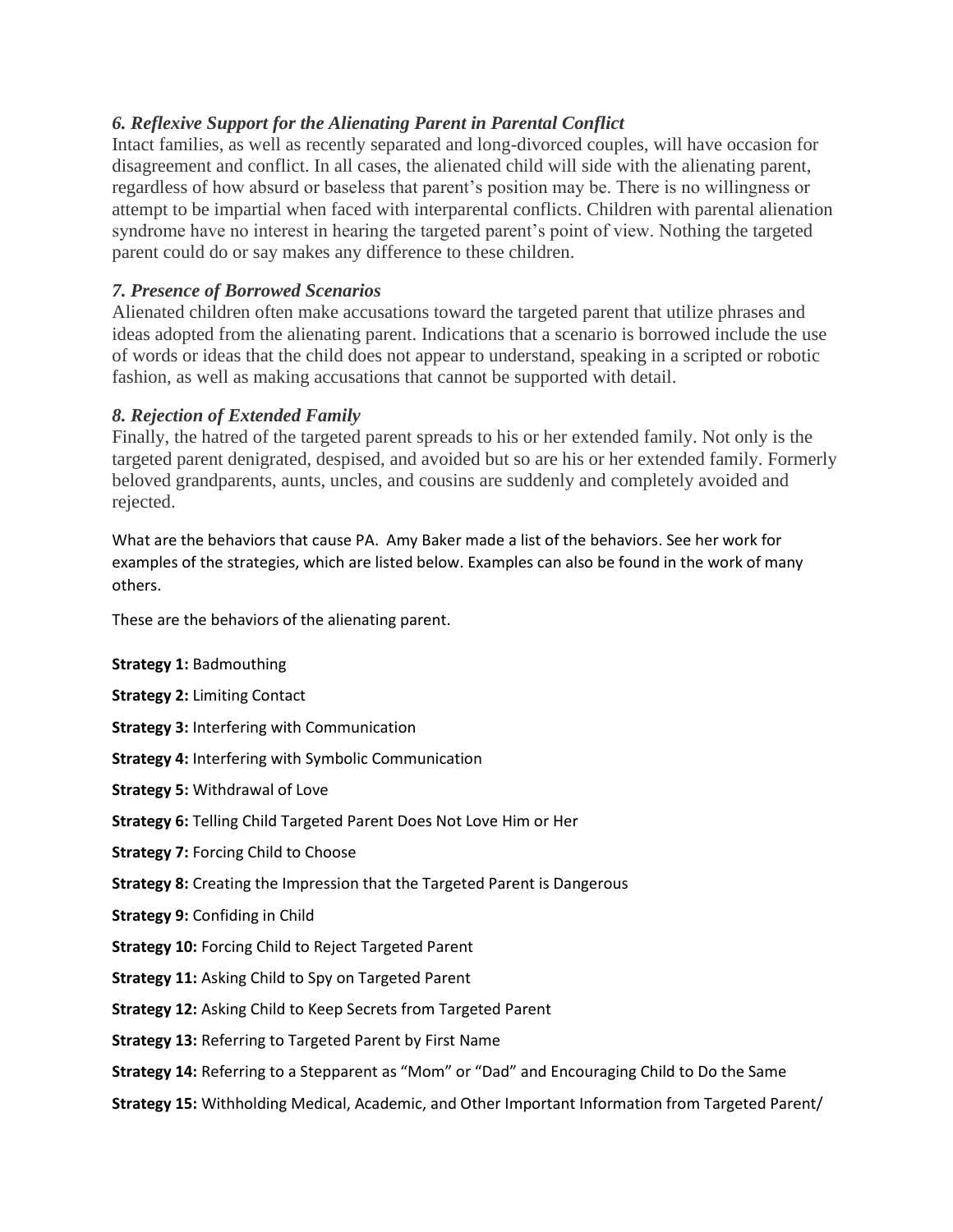Keeping Targeted Parent's Name off of Medical, Academic, and Other Relevant Documents **Strategy 16:** Changing Child's Name to Remove Association with Targeted Parent **Strategy 17:** Cultivating Dependency

During the latter part of the 1990's I was first introduced to the writings of Dr. Ira Turkat and in his work, he referenced the work of Dr. Richard Gardner. Often the references contained in a paper written on any subject will provide you with many more sources of information. I began to read all about PA from articles published by mental health professionals, which were writings about their observations.

**Dr. Ira Turkat** authored an article called **Malicious Parent Syndrome.** He referenced the work of **Dr. Richard Gardner.** 

PA is domestic violence; it includes emotional abuse which is a form of domestic violence.

I believe that we can impact the occurrence of PA through our family courts. However, the family courts are going to have to step up and address PA. In my research I found a study that took place in a Connecticut court in which the court addressed conflict occurring during the divorce. A MHP was assigned to work with each family during the divorce process.

Pruett, M. K., Insabella, G. M., & Gustafson, K., (2005). The Collaborative Divorce Project: A Court-Based

Intervention for Separating Parents with Young Children. *Family Court Review* 43, 38-51.

<http://dx.doi.org/10.1111/j.1744-1617.2005.00006.x>

Addressing Family Court – Family Law – Issues

We believe that our family court is in place to assist us as we divorce. However, the below video depicts some of the problems with our family court. Do a Google search using Divorce Industry – eye opening.

#### [Divorce industry worth \\$50B -](https://www.youtube.com/watch?v=LgtscLD_5l4) YouTube

Expense of the divorce process needs to be addressed. Poor people cannot afford a divorce

Resetting of cases needs to be curtailed.

Assign a MHP to assist and reduce conflict.

Enforcement of violations of the orders needs to be addressed.

Interference with custody - citations should be issued – with parties being given 10 days to appear in court to address the issue.

Children should not be a part of the divorce equation. Children should be shared and parented equally.

Divorce should only be about property settlement.